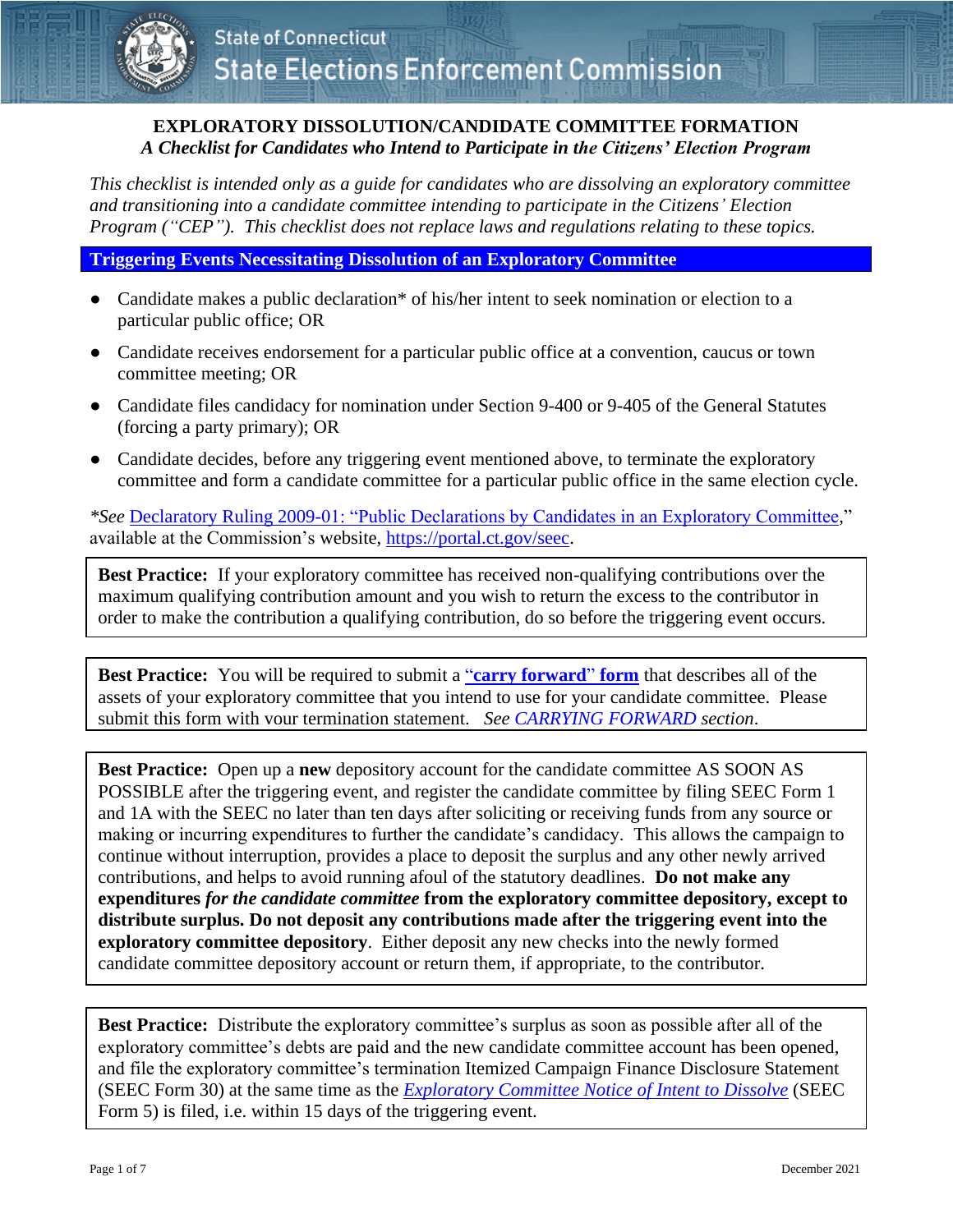

**REQUIRED:** Within 15 days of any of the triggering events listed above, the candidate **must** file a SEEC Form 5 with the Commission. During this time, the exploratory committee must distribute its surplus to the candidate committee or the Citizens' Election Fund ("CEF"), as the case may be, and file a termination SEEC Form 30 as well as the [carry forward](https://seec.ct.gov/Portal/data/forms/RegForms/carry_forward_template_final.pdf) form. *See [CARRYING FORWARD](#page-4-0) section*. **This filing terminates the exploratory committee and should disclose the exploratory committee's distribution of surplus to the candidate committee or the CEF.**

**Remember:** The **20-day rule** for treasurers to return or deposit contributions still applies. Contributions made or received *after* the triggering event should *not* be deposited in the exploratory committee's depository account, but instead should be deposited in the newly formed candidate committee depository account. If a contribution is made or received after the triggering event then the treasurer must open a depository account within twenty days and deposit the check, regardless of the time periods for filing a termination SEEC Form 30.

# **Questions to Ask Prior to Dissolution**

## **Question 1**

Will the exploratory committee have surplus funds after paying all its obligated expenses? *See [SURPLUS DISTRIBUTION](#page-5-0) section*.

## **Question 2**

What should I include in my [carry forward](https://seec.ct.gov/Portal/data/forms/RegForms/carry_forward_template_final.pdf) form?

- a) Does the exploring candidate intend to carry forward to the candidate committee goods or services purchased or pre-paid during the exploratory committee's existence, such as a headquarters lease? *See [CARRYING FORWARD](#page-4-0) section*.
- b) Did the exploring candidate benefit from any expenditures made or incurred to promote the candidate's primary or general election during the exploratory committee's existence that fall outside appropriate activities of an exploratory committee, which include communicating with potential nominating authorities, soliciting funds, polling or otherwise testing the waters? *See [CARRYING FORWARD](#page-4-0) section*.
- c) *If there are no items from (a) and (b) above, complete a [carry forward](https://seec.ct.gov/Portal/data/forms/RegForms/carry_forward_template_final.pdf) form stating that no items are being carried forward.*

## **Question 3**

Will the exploratory committee be in DEFICIT after paying all of its obligated expenses? *See [DEFICIT](#page-6-0) section*.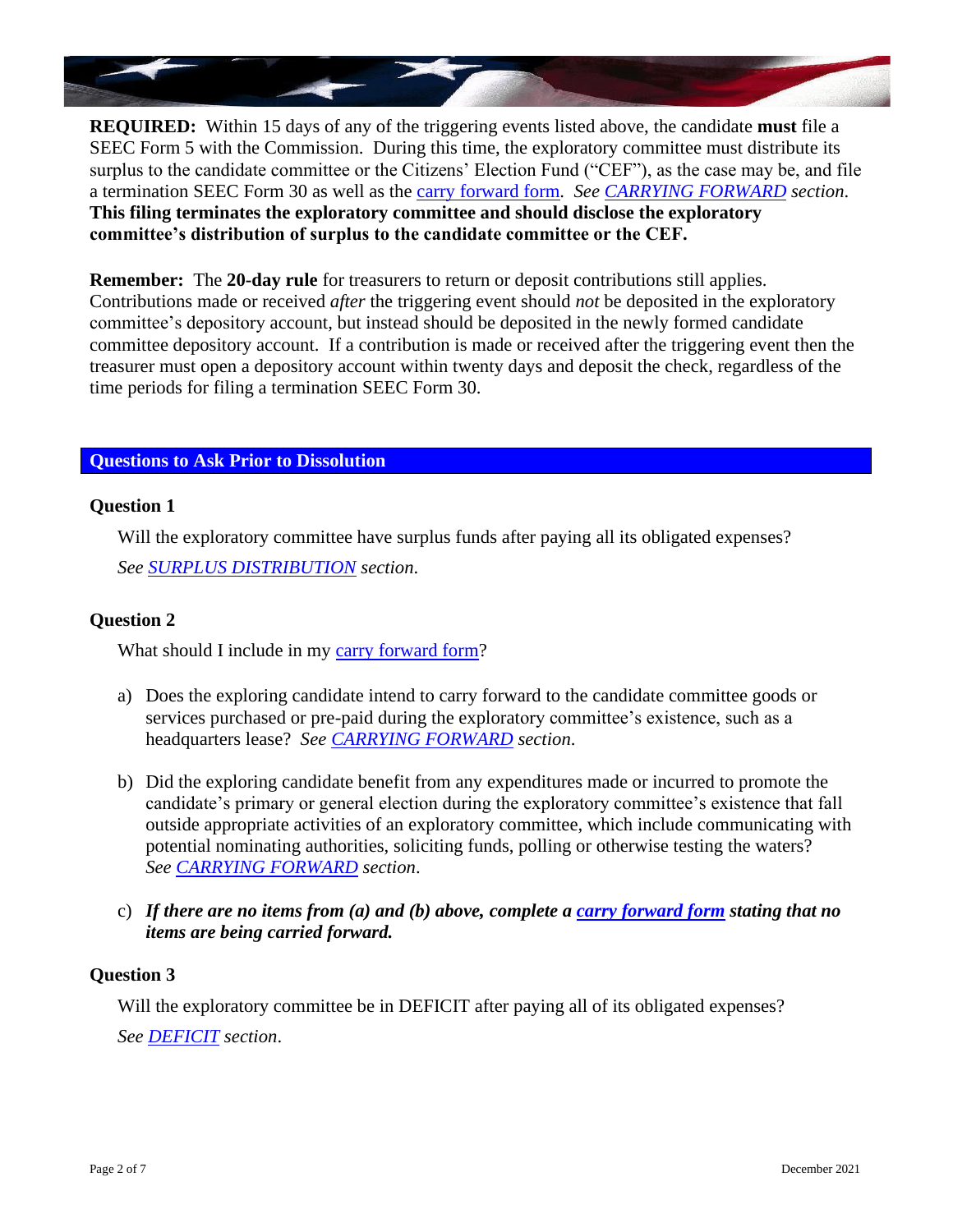

# **Dissolving the Exploratory Committee: Basic Reporting Requirements**

## *For the Candidate:*

- ❑ Notify the campaign treasurer when you are ready to dissolve the exploratory committee.
- ❑ Complete and sign SEEC Form 5, *[Exploratory Committee Notice of Intent to Dissolve](http://seec.ct.gov/Portal/forms/RegForm)*.
- ❑ File SEEC Form 5 with the State Elections Enforcement Commission, Campaign Disclosure and Audit Unit, 55 Farmington Avenue, 8<sup>th</sup> Floor, Hartford, CT 06105, no later than 15 days after an event triggering dissolution.

#### *For the Campaign Treasurer:*

- ❑ Complete and file SEEC Form 30, *Itemized Campaign Finance Disclosure Statement for Candidates for Statewide Offices and General Assembly,* **when the distribution of surplus is complete, and in no case later than 30 days after the triggering event that necessitated the dissolution of the exploratory committee.** Report the final surplus distribution in this termination filing.
- ❑ To complete the filing, select Non-Standard Report and then "Termination" for Type of Report on the eCRIS Reporting Home page.
- $\Box$  Complete the [carry forward form](https://seec.ct.gov/Portal/data/forms/RegForms/carry_forward_template_final.pdf) and file it with the Commission when submitting the termination filing.

## **Period Covered in the Termination Statement**

- ❑ **Report all activity of the exploratory committee, including the final surplus distribution**  check(s) written to the candidate committee, beginning with the last day not covered by the prior exploratory committee SEEC Form 30 and ending 11:59 p.m. on the day before the termination statement is filed with the Commission; OR
- $\Box$  If the committee raised and/or spent less than \$1,000 in prior filing periods and previously filed *Short Form Campaign Disclosure Statement(s)* (SEEC Form 21), report all activity beginning with the date the exploratory committee's first contribution was received or expenditure made or incurred and ending 11:59 p.m. on the day before the report is filed with the Commission.
- $\Box$  The period should close at 11:59 p.m. of the day before you are submitting the statement. The closing date of the period cannot be the same day that you submit the report electronically.

## **Exploratory Committee Depository**

- $\Box$  Keep the exploratory committee depository open until all committee checks written, including the surplus distribution check(s), have been presented and honored by the bank.
- $\Box$  Do not make any expenditures for the candidate committee from the exploratory committee depository, **except to distribute surplus**.
- $\Box$  Do not deposit any contributions made after the triggering event into the exploratory committee depository. Either deposit any new checks into the newly formed candidate committee depository account or return them, if appropriate, to the contributor.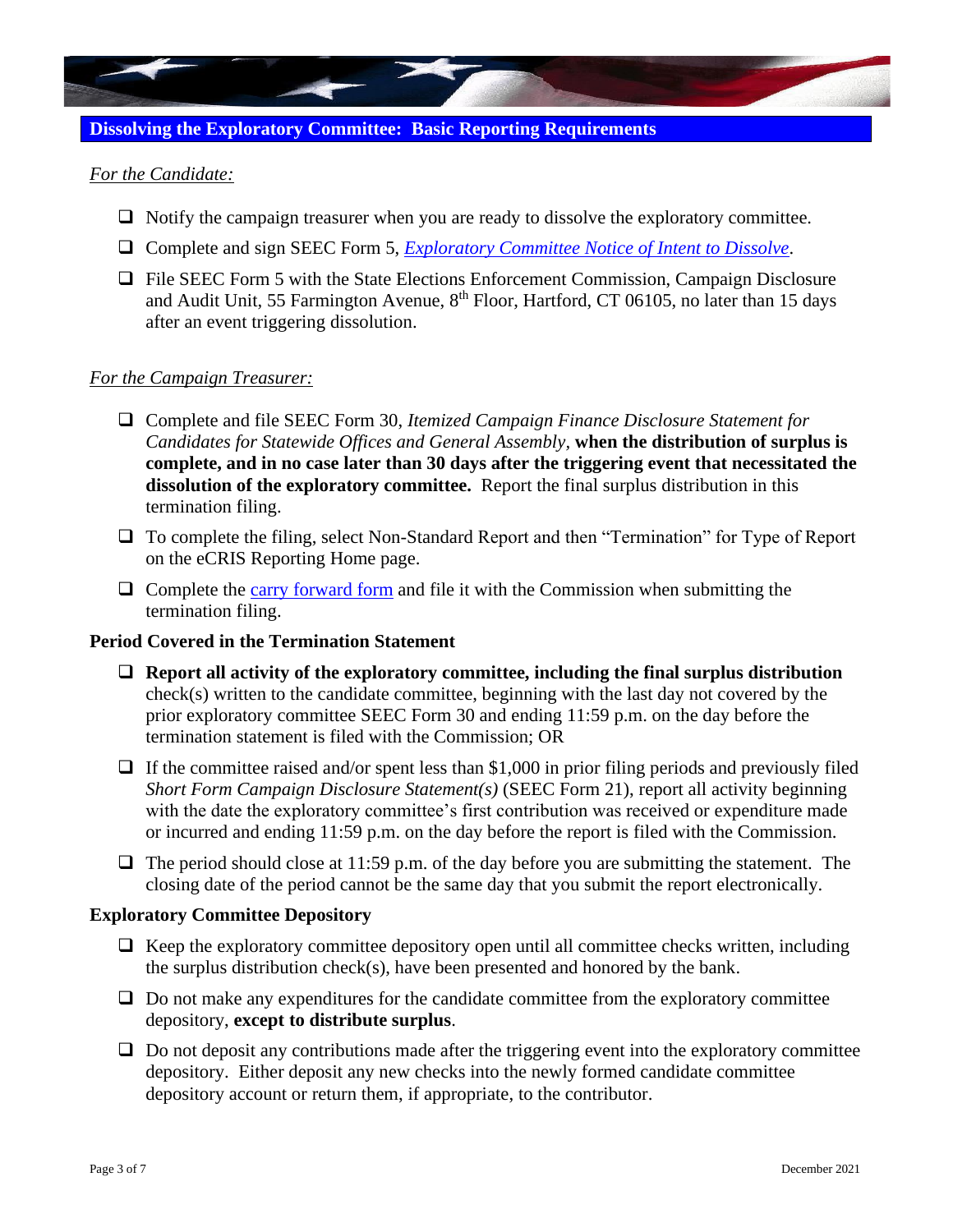

#### **Recordkeeping**

- $\Box$  Obtain and keep copies of documentation, including bank statements and the final bank statement showing a zero account balance, for all exploratory committee transactions.
- □ The treasurer (or candidate, if so desired) must keep the committee records<sup>\*</sup> for FOUR YEARS from the date of the termination filing.

*\*See* [Treasurer's Best Practices Checklist Records Treasurers Must Obtain, Copy and Keep,](https://seec.ct.gov/Portal/data/CEP/news/treasurer_best_practices_records_final_april_2012.pdf) available at the Commission's website, [https://portal.ct.gov/seec.](https://portal.ct.gov/seec)

## **Forming the Candidate Committee**

#### *For the Candidate:*

- ❑ Promptly designate a campaign treasurer and committee depository for the candidate committee.
- ❑ Designating a deputy treasurer is also **highly** recommended.
- $\Box$  Register the candidate committee by filing SEEC Form  $1/1$ A with the Commission no later than ten days after soliciting or receiving funds from any source or making or incurring expenditures to further the candidate's candidacy, or in any event, no later than 30 days after the triggering event that necessitated the dissolution of the exploratory committee. The candidate can and is encouraged to register the candidate committee online through [eCRIS.](https://seec.ct.gov/Portal/eCRIS/eCRISlanding) The candidate, treasurer, and deputy treasurer (if applicable) can easily [create](https://seec.ct.gov/seecSSO2/PublicAccess/CreateUser.aspx?AN=ECRIS) the eCRIS accounts they will need to complete the registration if they do not yet have accounts.

#### *For the Candidate Committee Treasurer:*

- ❑ Open the candidate committee depository account **as soon as possible** and no later than ten days after soliciting or receiving funds from any source or making or incurring expenditures to further the candidate's candidacy. The account may be with the same institution where the exploratory committee maintained an account, but the candidate committee **must open a** *new* **account**.
- $\Box$  Obtain surplus distribution check(s) and qualifying contribution documentation (if applicable) from the exploratory committee treasurer.
- $\Box$  Within 20 days of your receipt, deposit surplus distribution check(s) into the candidate committee depository. The same 20-day rule to return or deposit applies to any other posttrigger contributions.
- ❑ Report the receipt of surplus funds from the exploratory committee in **Section C2**, "Reimbursements, Payments, or Surplus Distributions from other Committees," in the candidate committee's first itemized campaign finance disclosure statement, SEEC Form 30.
- $\Box$  If the campaign has an online contribution website it plans to continue to use, update the committee's attribution if it has changed and be sure that the checking account on file with the merchant account provider has been updated so contributions will be deposited into the candidate committee's new account.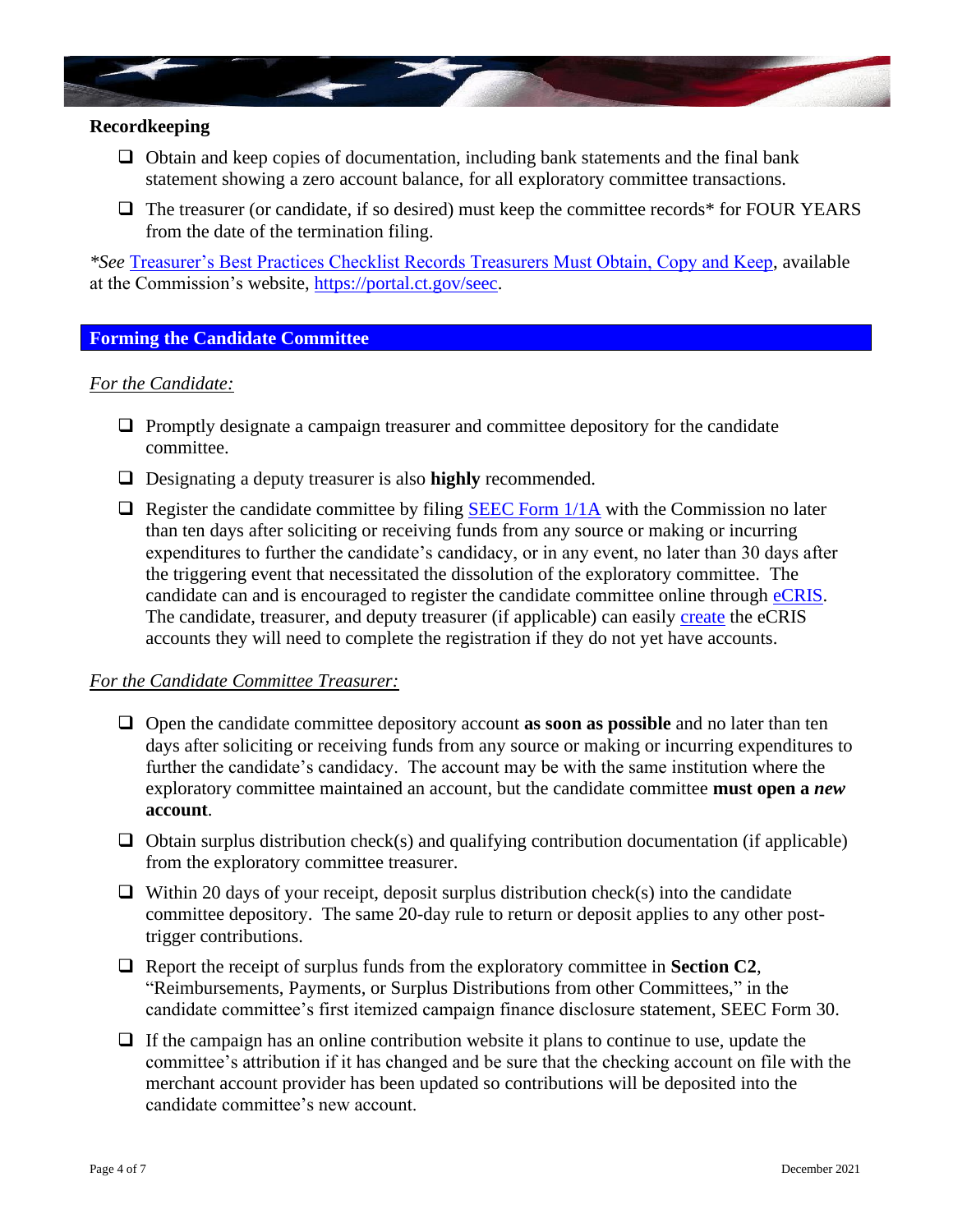## <span id="page-4-0"></span>**Carrying Forward Goods & Services from Exploratory to Candidate Committee**

- $\Box$  If the exploring candidate intends to carry forward to the same candidate's candidate committee goods or services purchased or pre-paid by the exploratory committee or any of the other items listed below, **a detailed [carry forward form](https://seec.ct.gov/Portal/data/forms/RegForms/carry_forward_template_final.pdf) must accompany the exploratory committee's termination SEEC Form 30**. The campaign treasurer must identify:
	- $\checkmark$  Any durational agreement, such as a lease for headquarters, or ongoing consultant contract;
	- $\checkmark$  Purchase or lease for equipment, furniture, or leased vehicle with a cost of \$250 or more;
	- $\checkmark$  Purchases made for advertising to be used by the candidate committee (advance payments for ads, mailers, palm cards, website, etc.);
	- $\checkmark$  Advertising expenditures made by the exploratory committee solely to aid or promote the candidate's primary or general election (as opposed to expenses incurred for permissible activities of an exploratory committee such as communicating with potential nominating authorities, soliciting funds, polling or otherwise testing the waters); and
	- $\checkmark$  Prepaid postage or supplies, or a website or web domain name, or other items for which the exploratory committee had paid.
- ❑ The **[carry forward form](https://seec.ct.gov/Portal/data/forms/RegForms/carry_forward_template_final.pdf)** should **also** list any additional expenditures of the exploratory committee not previously reported, such as anticipated costs of wrapping up the exploratory committee, and whether such expenses should be attributed to the exploratory or candidate committees, or in part to both.
- ❑ *If no goods or services will be carried forward, the form should simply indicate that.*
- □ The **[carry forward form](https://seec.ct.gov/Portal/data/forms/regforms/carry_forward_template_final.pdf)** may be dropped off, mailed, or emailed to the Commission and should be submitted at the time of the exploratory committee's termination filing.

## **Reporting Sale of Equipment, Furniture, or Supplies by Exploratory Committee**

An exploratory committee may choose to sell for fair market value to permissible recipients the equipment, furniture or supplies it purchased.

- ❑ Report the sales of the items in **Section S**, "Surplus Distribution of Equipment and Furniture."
- ❑ Report the proceeds from such sales in **Section I**, "Miscellaneous Monetary Receipts Not Considered Contributions."
- □ Include the proceeds in a distribution check written to the candidate committee or the Citizens' Election Fund, as appropriate.
- $\Box$  For candidates who have documented qualifying contributions that exceed the cash on hand in the exploratory committee at the time of dissolution, the assets of the exploratory committee can be sold and proceeds rolled over to the candidate committee up to the amount of the difference between the cash-on-hand and the documented Qualifying Contributions. Report the distribution check in **Section N**, "Expenses Paid by Committee." The Purpose of Expenditure Code is SRPLS.
- $\Box$  If the exploratory committee chooses not to sell the equipment, furniture or supplies it purchased, but instead chooses to transfer ownership of such items to the candidate committee,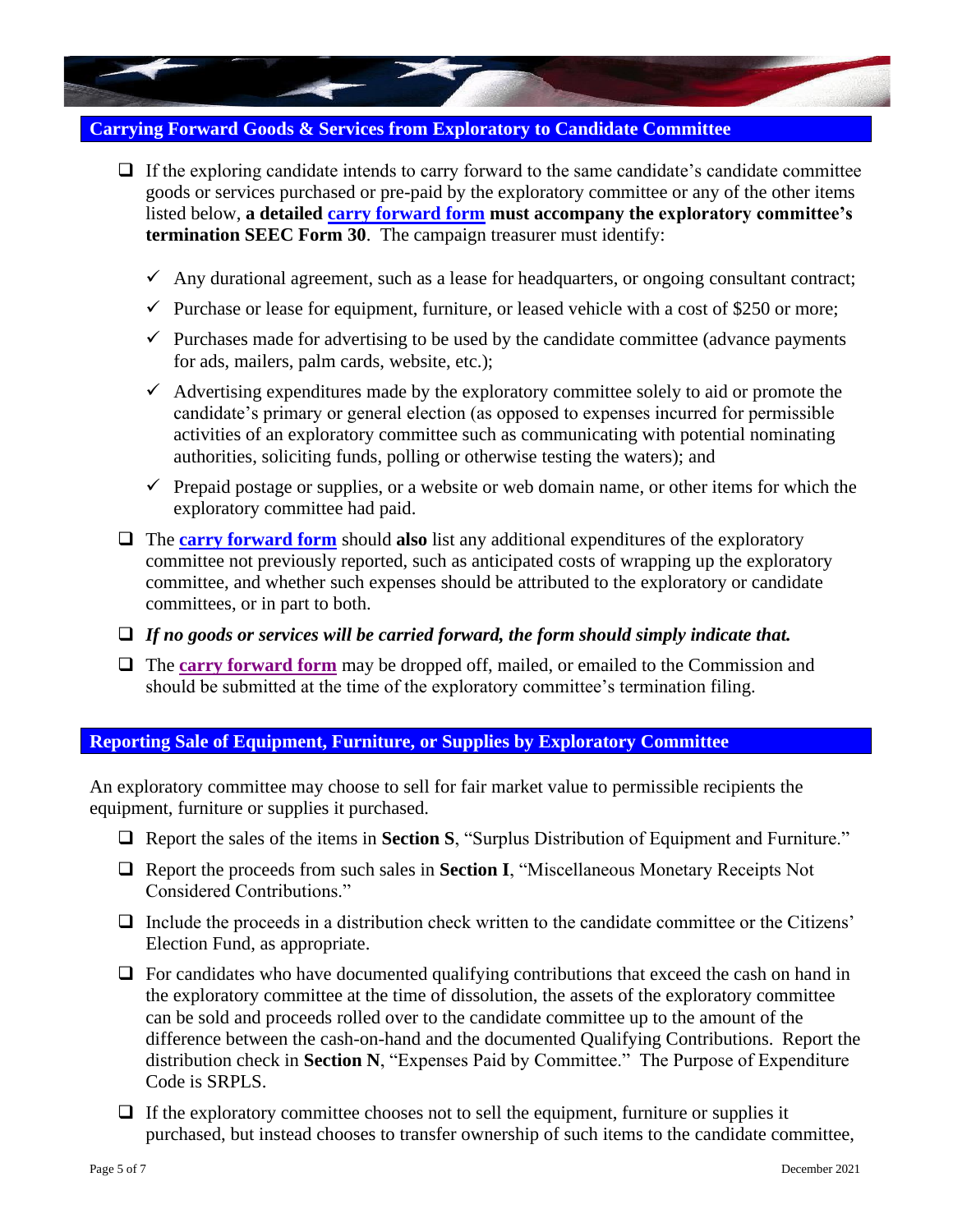

this should be documented in the [carry forward form](https://seec.ct.gov/Portal/data/forms/RegForms/carry_forward_template_final.pdf) accompanying the termination SEEC Form 30.

## <span id="page-5-0"></span>**Exploratory Committee Surplus Distribution**

#### *Exploratory Committee Treasurer*:

- ❑ Write an exploratory committee check to the candidate committee to distribute the portion of the surplus that fits the description of qualifying contributions (up to the qualifying threshold amount for the office sought).
- ❑ Write a committee check to the Citizens' Election Fund to distribute the portion of the surplus representing excess qualifying contributions (an amount above the qualifying threshold for the office sought) or non-qualifying contributions (contributions from party committees and political committees, individual contributions exceeding the maximum qualifying contribution amount, liquidated in-kind contributions, etc.).
- $\Box$  Report the distribution(s) in the exploratory committee's termination filing.

*See* [Declaratory Ruling 2007-02, "Citizens' Election Program: Surplus and Deficit of Exploratory](https://seec.ct.gov/Portal/data/DeclaratoryRulings/decruling200702.pdf)  [Committees"](https://seec.ct.gov/Portal/data/DeclaratoryRulings/decruling200702.pdf) available at the Commission's website, [https://portal.ct.gov/seec.](https://portal.ct.gov/seec)

#### **Reporting Distribution of Surplus**

- ❑ Report in **Section N**, "Expenses Paid by Committee," the committee check(s) distributing surplus to the candidate committee or to the Citizens' Election Fund, if applicable.
- ❑ Make photocopies or electronic images of all qualifying contribution documentation (**make an extra set of copies for your records!**), for submission to the Commission together with the exploratory committee's termination filing.

#### **Supplemental Materials to Submit at the Time of the Exploratory Committee's Termination**

- ❑ Detailed **[carry forward form](https://seec.ct.gov/Portal/data/forms/RegForms/carry_forward_template_final.pdf)** about any goods and services carried forward from the exploratory committee to the candidate committee or complete the form indicating that **no** goods or services were carried forward;
- ❑ Qualifying contribution documentation: photocopies or flash drive containing electronic copies of all qualifying contribution documentation; and
- ❑ Check made out to Citizens' Election Fund for proceeds from sales of exploratory committee equipment and furniture (if that sum exceeds the amount for which there are documented qualifying contributions) or for excess qualifying contributions or non-qualifying contributions.